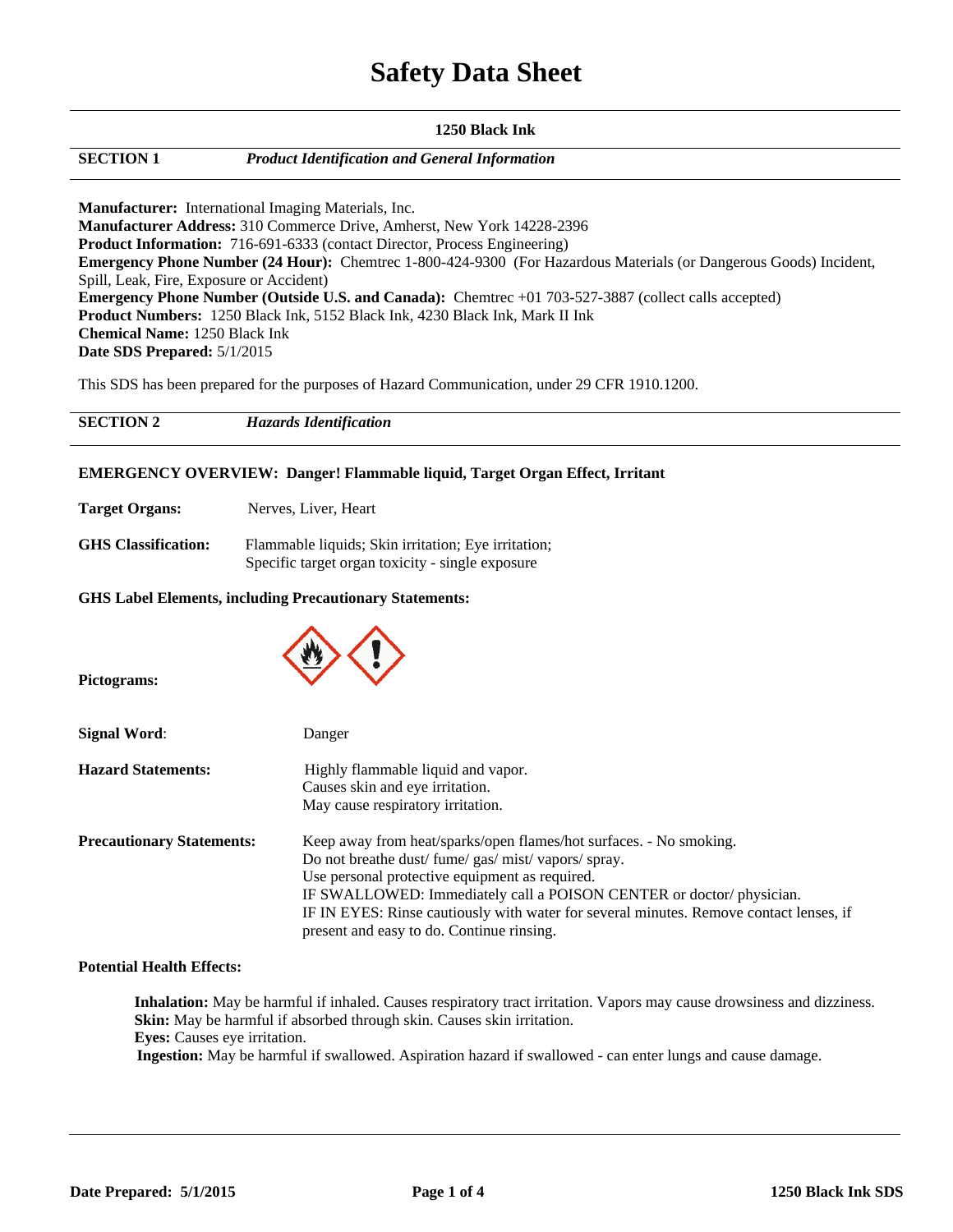| <b>SECTION 3</b><br><b>Composition/Information on Ingredients</b> |                 |                      |               |                           |                            |                                             |
|-------------------------------------------------------------------|-----------------|----------------------|---------------|---------------------------|----------------------------|---------------------------------------------|
| <b>Contents</b>                                                   | <b>Synonyms</b> | Percent by<br>Weight | CAS No.       | <b>OSHA</b><br><b>PEL</b> | <b>ACGIH</b><br><b>TLV</b> | <b>LISTED CARCINOGEN</b><br>(IARC/OSHA/NTP) |
| Ethanol                                                           | Ethyl Alcohol   | $20\% - 25\%$        | $64 - 17 - 5$ | $1000$ ppm                | $1000$ ppm                 | N <sub>0</sub>                              |
| 1-Methoxy-2-Propanol                                              | PGME            | $30\% - 35\%$        | 107-98-2      |                           | $100$ ppm                  | N <sub>0</sub>                              |
| Diacetone Alcohol                                                 |                 | $20\% - 25\%$        | 123-42-2      | $50$ ppm                  | $50$ ppm                   | N <sub>0</sub>                              |
| Modified Polymers/Binders                                         |                 | $5\% - 10\%$         | Proprietary   |                           |                            | N <sub>0</sub>                              |
| Solvent Black 27                                                  |                 | $10\% - 15\%$        | 12337-22-8    |                           |                            | N <sub>o</sub>                              |
|                                                                   |                 |                      |               |                           |                            |                                             |

The hazards associated with overexposure to this mixture are assumed to be due to exposure to the components.

**SECTION 4** *First Aid Procedures*

**Eye Contact:** Flush with copious amounts of water for at least 15 minutes, lifting lower and upper eyelids occasionally. Get medical attention.

**Skin Contact:** In case of contact, immediately flush skin with plenty of soap and waster for at least 15 minutes while removing contaminated clothing and shoes. Wash clothing before reuse. Call a physician immediately.

**Inhalation:** If inhaled, remove to fresh air. If not breathing, give artificial respiration. If breathing is difficult, give oxygen. Call a physician immediately.

**Ingestion:** Inducing vomiting should only be performed under the direct supervision of medical personnel. Never give anything by mouth to an unconscious person. Call a physician or Poison Control Center immediately.

## **Flash Point: <70°F**

**Fire and Explosion Hazards:** Flammable Liquid. Dangerous fire hazard when exposed to heat or flame. Explosive peroxides may form on prolonged storage in contact with air and heat.

**Extinguishing Media:** Water spray, foam, dry chemical, carbon dioxide. Alcohol resistant foams (ATC) are preferred, if available.

**Special Fire Fighting Procedures:** In the event of a fire, wear full protective clothing and NIOSH-approved self-contained breathing apparatus with full face piece operated in the pressure demand or other positive pressure mode. Water spray may be used to keep fire-exposed containers cool.

**Unusual Fire and Explosion Hazards:** This flammable liquid must be kept away from sparks, open flame, hot surfaces, and all sources of heat and ignition. Decomposition materials may emit acrid smoke and irritating fumes. Never use welding or cutting torch on or near drum (including empty) because product can ignite explosively.

**Spill Procedure:** Ventilate area of leak or spill. Remove all sources of ignition. Wear appropriate personal protective equipment. Isolate hazard area. Keep unnecessary and unprotected personnel from entering. Contain and recover liquid when possible. Use non-sparking tools and equipment. Collect liquid in an appropriate container or absorb with an inert material (i.e., vermiculite, dry sand, and earth), and place in a chemical waste container. Do not use combustible materials, such as sawdust. Do not flush to sewer! If leak or spill has not ignited, use water spray to disperse the vapors, to protect personnel attempting to stop leak, and to flush spills away from exposures.

US Regulations (CERCLA) require reporting spills and releases to soil, water, and air in excess of reportable quantities.

**SECTION 7** *Handling and Storage*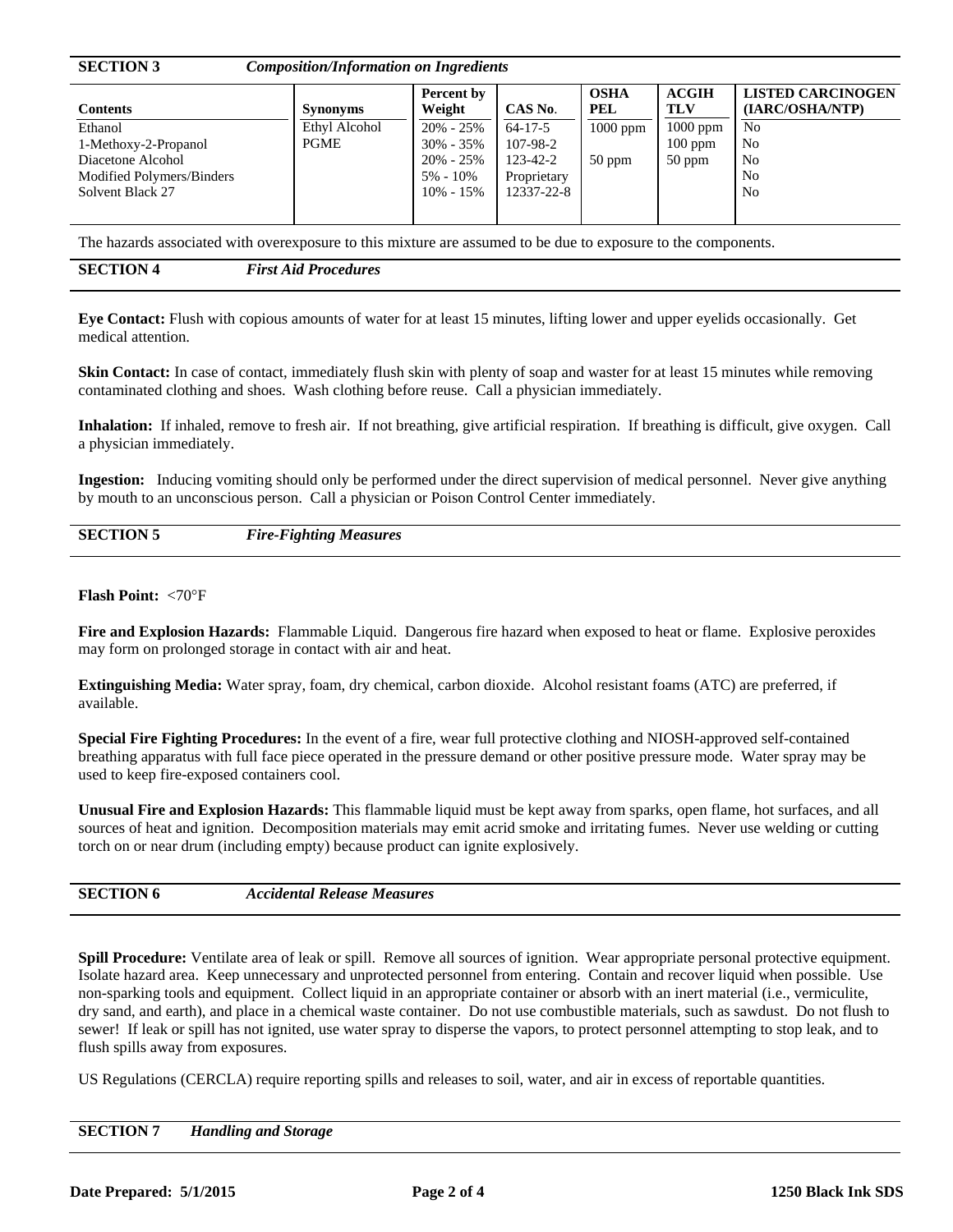**Handling:** Protect against physical damage. Store in a cool, dry well-ventilated location, away from any area where the fire hazard. Separate from incompatibles. Storage and use areas should be NO SMOKING areas. Use non-sparking tools and equipment. Containers of this material may be hazardous when empty since they retain product residues (vapors, liquid); observe all warnings and precautions listed for the product.

**Storage Precautions:** Store in a cool, dry, well ventilated place, in securely closed original container. Flammable/combustible - Keep away from oxidizing agents, heat and flames.

**SECTION 8** *Exposure Controls/Personal Protection*

| <b>Ingredients</b>   | CAS No.        | <b>OSHA PEL</b> | <b>ACGIH TLV</b> |
|----------------------|----------------|-----------------|------------------|
| Ethanol              | $64 - 17 - 5$  | $1000$ ppm      | $1000$ ppm       |
| 1-Methoxy-2-Propanol | 107-98-2       |                 | $100$ ppm        |
| Diacetone Alcohol    | $123 - 42 - 2$ | $50$ ppm        | $50$ ppm         |
|                      |                |                 |                  |

**Eye Protection:** Use chemical safety glasses or goggles and/or a full face shield where splashing is possible. Maintain eye wash fountain and quick-drench facilities in work area.

**Ventilation System:** A system of local and/or general exhaust is recommended to keep employee exposures below the Airborne Exposure Limits. Local exhaust ventilation is generally preferred because it can control the emissions of the contaminant at its source, preventing dispersion of it into the general work area. Use explosion-proof equipment.

**Respiratory Protection:** Appropriate respiratory protection is required when exposure to airborne contaminant is likely to exceed acceptable limits. Respirators should be selected and used in accordance with OSHA Part 1910.134 and manufacturer's recommendations.

**Skin Protection:** Wear impervious protective clothing, including boots, gloves, lab coat, apron or overalls, as appropriate, to prevent skin contact. Check with your safety supplier for the proper chemical-resistant gloves.

| <b>SECTION9</b>                                                                                             | <b>Physical and Chemical Properties</b>                                                                                                                                                                                                                                                    |                                                                                                                                                   |  |  |
|-------------------------------------------------------------------------------------------------------------|--------------------------------------------------------------------------------------------------------------------------------------------------------------------------------------------------------------------------------------------------------------------------------------------|---------------------------------------------------------------------------------------------------------------------------------------------------|--|--|
| Appearance: Black Liquid                                                                                    |                                                                                                                                                                                                                                                                                            | <b>Odor:</b> Alcohol-like odor                                                                                                                    |  |  |
| <b>Vapor Density:</b> $>2.5$ (Air = 1)                                                                      |                                                                                                                                                                                                                                                                                            |                                                                                                                                                   |  |  |
| <b>Physical State:</b> Liquid                                                                               |                                                                                                                                                                                                                                                                                            |                                                                                                                                                   |  |  |
| <b>Specific Gravity:</b> $\sim 1$ (Water = 1)                                                               |                                                                                                                                                                                                                                                                                            |                                                                                                                                                   |  |  |
| <b>SECTION 10</b>                                                                                           | <b>Stability and Reactivity</b>                                                                                                                                                                                                                                                            |                                                                                                                                                   |  |  |
| Stability: Stable.                                                                                          |                                                                                                                                                                                                                                                                                            |                                                                                                                                                   |  |  |
| Conditions to Avoid: Heat, flames, sparks, ignition sources and incompatibles.                              |                                                                                                                                                                                                                                                                                            |                                                                                                                                                   |  |  |
| <b>Incompatibility (materials to avoid):</b> Oxidizing materials.                                           |                                                                                                                                                                                                                                                                                            |                                                                                                                                                   |  |  |
| Hazardous Decomposition Products: Carbon dioxide and carbon monoxide may form when heated to decomposition. |                                                                                                                                                                                                                                                                                            |                                                                                                                                                   |  |  |
| Hazardous Polymerization: Will not occur.                                                                   |                                                                                                                                                                                                                                                                                            |                                                                                                                                                   |  |  |
| <b>SECTION 11</b>                                                                                           | <b>Toxicological Information</b>                                                                                                                                                                                                                                                           |                                                                                                                                                   |  |  |
|                                                                                                             | $\mathbf{M}$ , the state of the state of the state $\mathbf{M}$ and $\mathbf{M}$ and $\mathbf{M}$ and $\mathbf{M}$ and $\mathbf{M}$ and $\mathbf{M}$ and $\mathbf{M}$ and $\mathbf{M}$ and $\mathbf{M}$ and $\mathbf{M}$ and $\mathbf{M}$ and $\mathbf{M}$ and $\mathbf{M}$ and $\mathbf{$ | $\mathbf{1}$ , and $\mathbf{1}$ , and $\mathbf{1}$ , and $\mathbf{1}$ , and $\mathbf{1}$ , and $\mathbf{1}$ , and $\mathbf{1}$ , and $\mathbf{1}$ |  |  |

No toxicity studies have been conducted on this product. As with all chemicals for which test data are limited or do not exist, caution must be exercised through the prudent use of protective equipment and handling procedures to minimize exposure.

**SECTION 12** *Ecological Information*